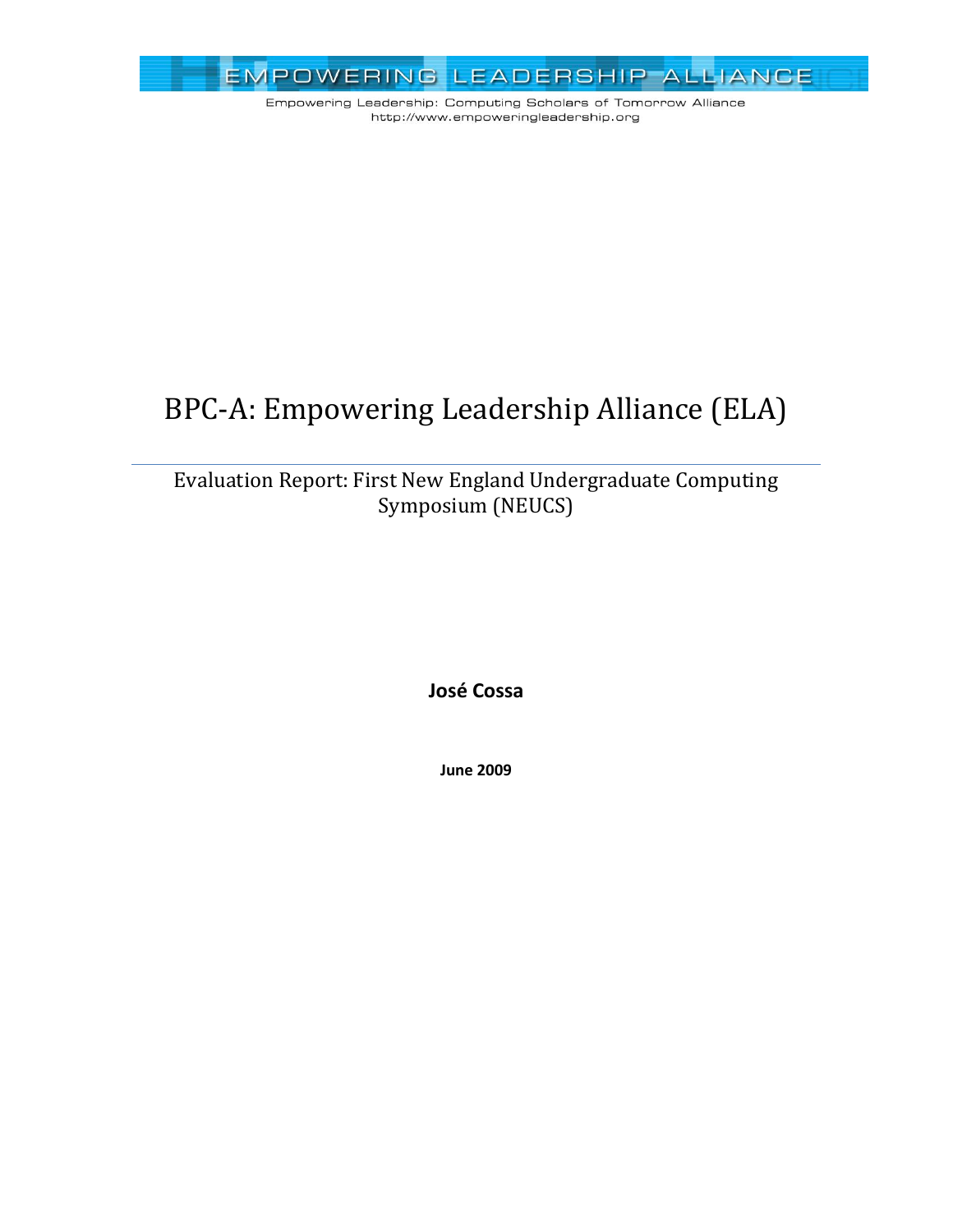

### **Contents**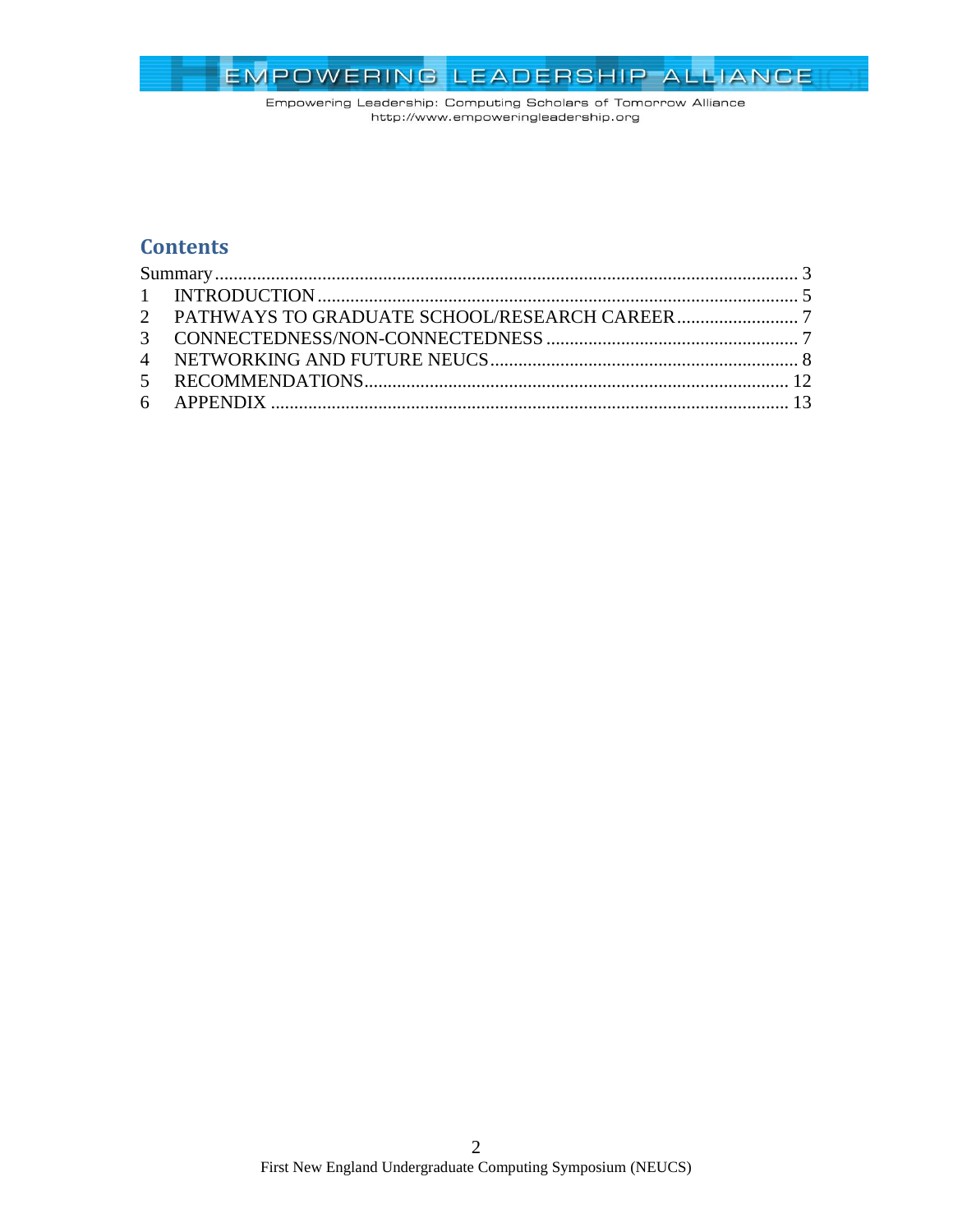Empowering Leadership: Computing Scholars of Tomorrow Alliance http://www.empoweringleadership.org

### <span id="page-2-0"></span>**Summary**

The committee of New England Computer Science Chairs (NECSC) and the New England Empowering Leadership Alliance (NEELA) organized the first New England Undergraduate Computing Symposium (NEUCS) which aimed at celebrating *Excellence and Diversity* in Undergraduate level Computer Science in New England. The surveys reveal symposium was a success in that it fulfilled the organizers' goals of celebrating excellence and diversity in undergraduate level Computer Science in New England. While excellence in diversity was evident in gender (40% were male and 60% were female) and in the wide range of research interests (e.g., gaming, robotics, networking, website development, social media, security, mathematics, art, music, etc.), work needs to be done to include more diversity in regards to race/ethnicity (3% Hispanic, 60% Caucasian, 8% African American/Black, 10% Asian Indian, and 21% other Asian). Factors that contributed to this lack of diversity may have included the fact that the symposium took place during the *diversity weekend* in the Boston area. While this factor may have affected the low participation of most minorities, other reasons may have contributed to the lack of participation by Native American/Alaskan Natives and Native Hawaiian or Pacific Islander students. Overall, there is evidence that NEUCS has a positive influence on students, faculty, and departments and that it is sustainable (see the overwhelming response in [Table 5](#page-12-1) that students are likely to participate in future events).

The key findings were that,

- advisors and professors played a key role in students' involvement in the symposium;
- students found greater value in posters, informal meaningful conversations with other students, students' talks, and informal meaningful conversations with faculty;
- most students feel as if they are a part of a larger computing community, as a result of attending the symposium;
- most students claimed that the symposium helped them to see a venue to share their research that the symposium helped them to gain ideas about research in CS;
- the symposium contributed to students' knowledge and interest about pathways to graduate school or research careers; and,
- students had a tremendous opportunity to network both with faculty and fellow students during the symposium.

The following are the recommendations derived from this evaluation report:

- **Make NEUCS a yearly symposium**, but take into account accessibility of site.
- **Continue to engage students in activities that will enhance their feeling of connectedness.**
- **Purposefully organize activities and plan ways to "force" faculty-student interaction.**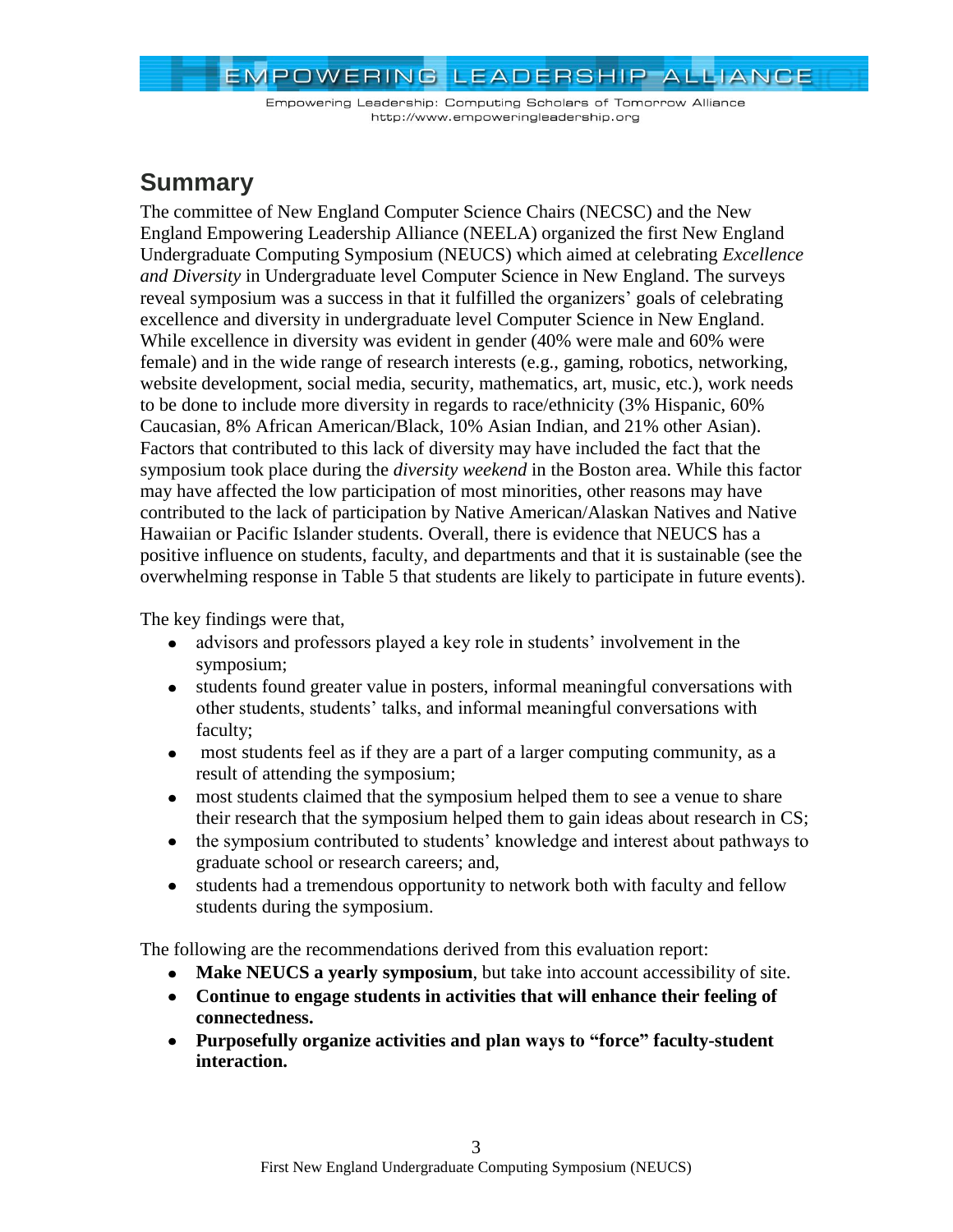Empowering Leadership: Computing Scholars of Tomorrow Alliance http://www.empoweringleadership.org

- **Plan for students presentations to be in the first part of the symposium and schedule presenters' posters to be shown on the second part of the symposium.**
- **Create a virtual community that will help keep the flame alive.**
- **Advisors and professors should continue to engage students to participate in research, i.e., beyond a class project that ends after NEUCS.**
- **More work needs to be done to encourage a more diverse racial/ethnic participation.**
- **Continue to encourage gender diversity.**
- **When applicable, encourage faculty-student grant-seeking (or other funding) partnerships.**
- **Create a planning committee for future events.**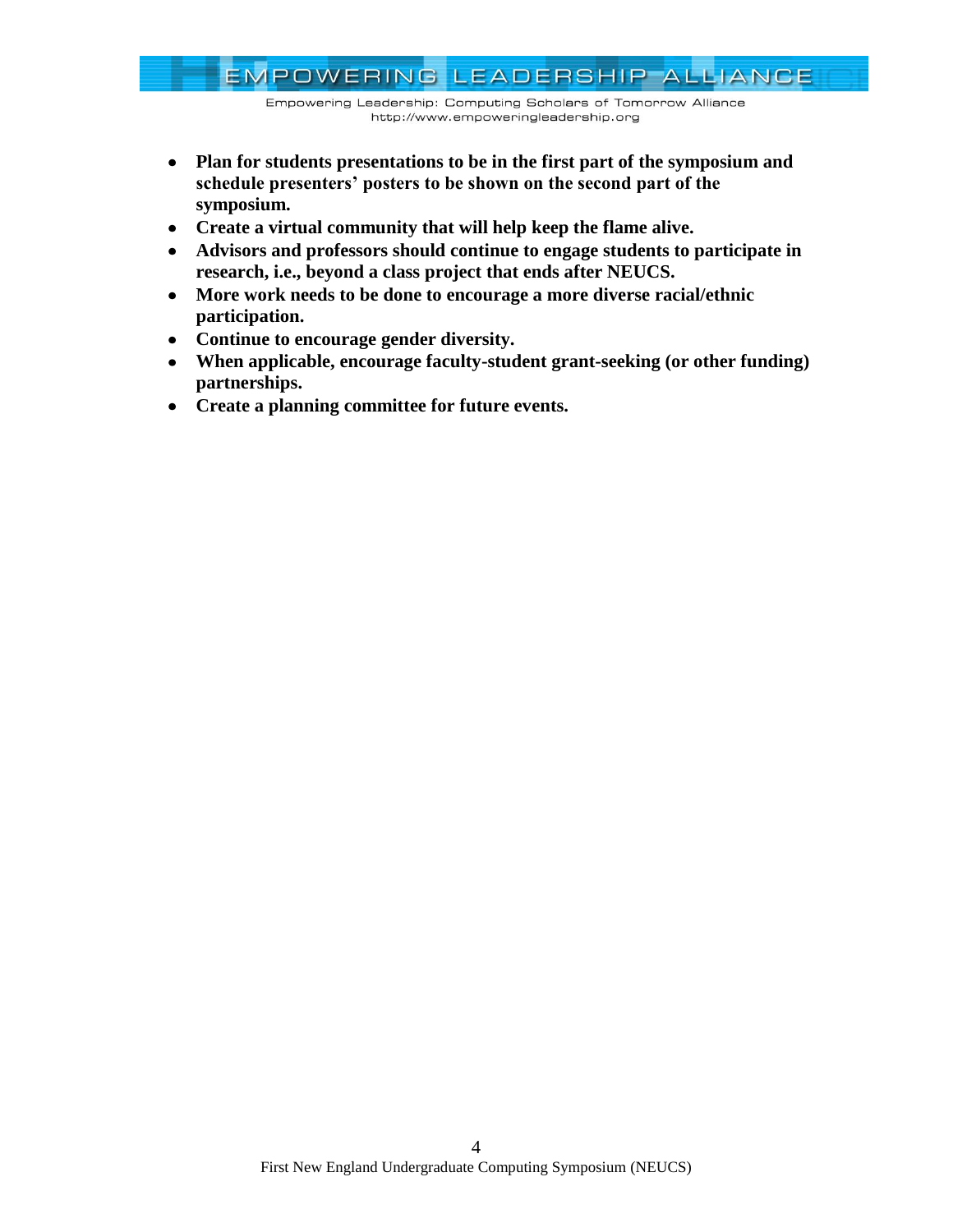Empowering Leadership: Computing Scholars of Tomorrow Alliance http://www.empoweringleadership.org

### <span id="page-4-0"></span>**1 INTRODUCTION**

The committee of New England Computer Science Chairs (NECSC) and the New England Empowering Leadership Alliance (NEELA) organized the first New England Undergraduate Computing Symposium (NEUCS) which aimed at celebrating *Excellence and Diversity* in Undergraduate level Computer Science in New England. With exception of [Table 1a](#page-5-0)nd [Table 2,](#page-7-1) all tables are in the APPENDIX section of this report; thus, tables 1 and 2 are not cross-referenced as first and second in the body of the report.

A total of 41 students from several institutions in the New England Area participated in the NEWCS that took place at Wellesley College, MA. 95 percent of the students completed the survey that was administered after the NEUCS. Of the students who responded to the survey, 40 percent were male and 60 percent were female, 84 percent were U.S. citizens and 16 percent were non-U.S. citizens. [Table 3](#page-12-2) shows that 97 percent were non-Hispanic and *only three percent were Hispanic*. 60 percent of the student identified themselves as Caucasian/white, ten percent as Asian Indian, eight percent as African American/Black, seven percent as Mexican-American and Other Latin American, and 21 percent as Other Asian (e.g., Chinese, Korean, Filipino, Vietnamese, Japanese, etc.). There were zero percent Native American or Alaskan Native students and zero percent Native Hawaiian or Pacific Islander students.

[Table 4](#page-12-3) shows that, when asked how they originally heard about the symposium, 58 percent of the students reported to have heard from their adviser, 39 percent from one of their professors who is not their adviser, and eight percent from the department's website. None of the students found out about the symposium by (merely) browsing the web for CS events. From the comments to this question, we learned that other sources included a fellow student in the same program, mailing list about computer science, and a CS major at another school. *This is evidence that advisors and professors played a key role in students' involvement in the symposium.*

[Table 5](#page-12-1) shows that 44 percent of the students are *very likely* to attend another symposium and 58 percent are *very likely* to recommend another student to attend the symposium in the future; 27 percent are *likely* to attend and 29 percent are *likely* to recommend attending; 17 percent are *slightly likely* to attend and ten percent are *slightly likely* to recommend another to attend; only seven percent were *not at all likely* to attend and none was *not at all likely* to recommend another to attend. The data suggests that *there is a high likelihood that students will attend a future NEUCS symposium.* [Table 6](#page-13-0) shows that 51 percent of the students were satisfied with the symposium and 39 percent were very satisfied. Only five percent were unsatisfied and two percent very unsatisfied. *Overall, the symposium was satisfactory to students.*

[Table 7](#page-13-1) shows that 63 percent found posters to be very valuable, 56 percent found informal meaningful conversations with other students to be very valuable, and 49 percent found informal meaningful conversations with faculty to be very valuable; 46 percent found students' talks to be valuable, 39 found key note to be valuable, and 34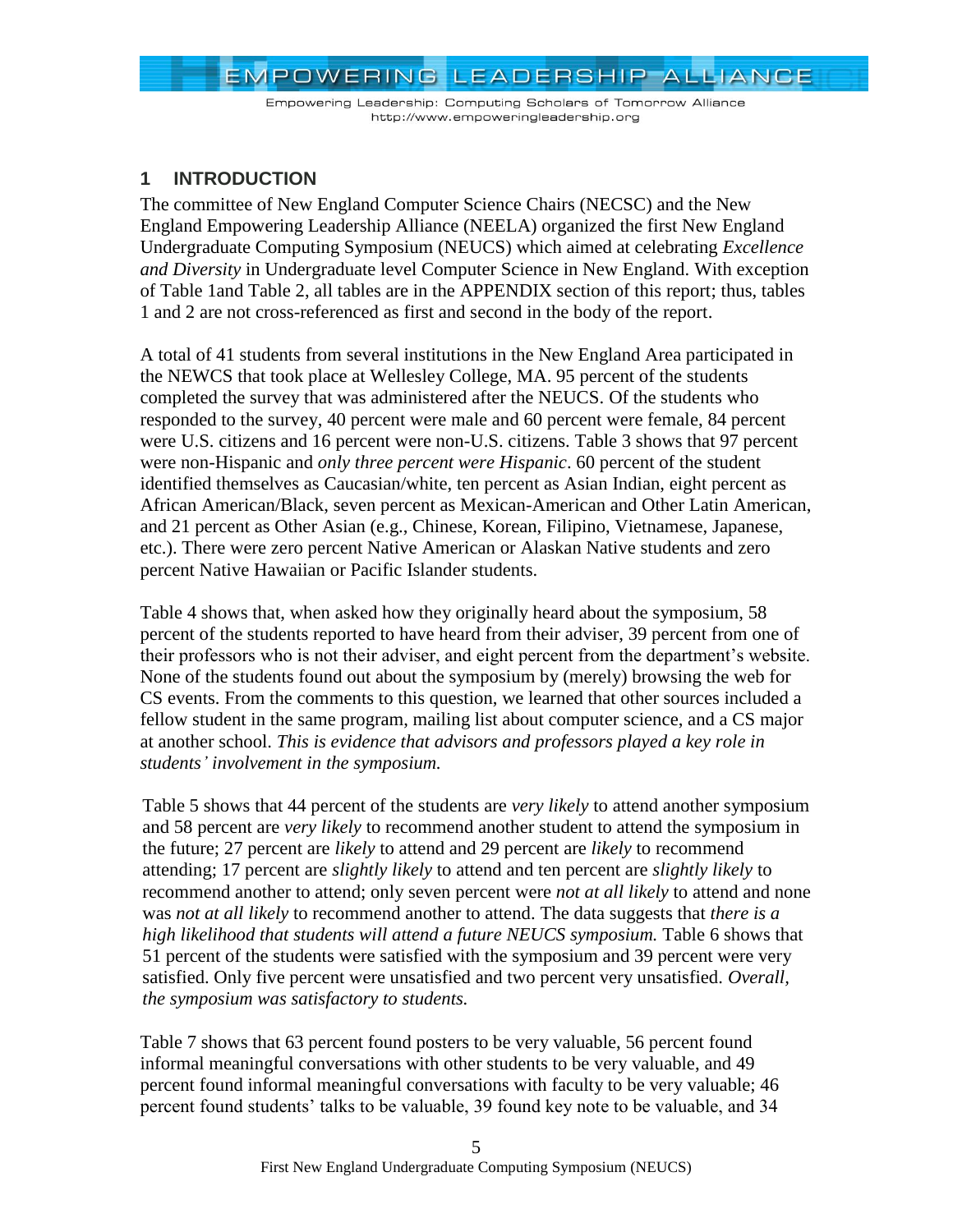Empowering Leadership: Computing Scholars of Tomorrow Alliance http://www.empoweringleadership.org

found posters to be valuable; Posters were the only activity that was not rated "not at all valuable" and "slightly valuable." *The data suggests that students found greater value in posters, informal meaningful conversations with other students, students' talks, and informal meaningful conversations with faculty.*

[Table 1](#page-5-0) shows that 66 percent of the students agree that they feel as if they are a part of the larger computing community, as a result of attending the symposium; 61 percent are more excited about computing, as a result of attending the symposium; 58 percent know their peers better, as a result of attending the symposium; 57 percent increased support/network to succeed in computing, as a result of attending the symposium; and 50 percent clarified/reaffirmed their research and educational goals, as a result of attending the symposium. Overall, *most students (84 percent) feel as if they are a part of a larger computing community, as a result of attending the symposium.*

|                                                                 | <b>Strongly</b><br>disagree | <b>Disagree Agree</b> |    | <b>Strongly</b><br>agree | Don't know/<br><b>Not applicable</b> |
|-----------------------------------------------------------------|-----------------------------|-----------------------|----|--------------------------|--------------------------------------|
| I am more excited about<br>computing.                           | 5                           | 5                     | 61 | 22                       | 7                                    |
| I feel as if I am part of a larger<br>computing community.      | -2                          | $\overline{2}$        | 66 | 24                       | 5                                    |
| I know my peers better.                                         | $\overline{2}$              | 17                    | 58 | 17                       | 5                                    |
| I have increased<br>support/network to succeed in<br>computing. | $\overline{2}$              | 20                    | 57 | 10                       | 10                                   |
| I clarified/reaffirmed my<br>research and educational<br>goals. | 2                           | 17                    | 50 | 20                       | 10                                   |

#### <span id="page-5-0"></span>**Table 1: AS A RESULT OF ATTENDING NEUCS...**

[Table 8](#page-14-0) shows that 64 percent of the students claimed that the symposium helped them to gain ideas about research in CS, 61 percent claimed that the symposium helped them to gained ideas about academic careers in CS, 56 percent to gain ideas about connecting their research with that of other students, 55 percent to develop confidence about their research, 54 percent to gain knowledge about research, 50 percent to see a venue to share their research, and 39 percent to gain ideas about connecting their research with that of professors in other institutions where they hope to go for graduate school. *Overall, most students claimed that the symposium helped them to see a venue to share their research (97%), followed by those who claimed that the symposium helped them to gain ideas about research in CS (94%).* A total of 82 percent claimed that the symposium helped them to gain knowledge about research (see [Table 9\)](#page-14-1). The fourth ranking group was made up of those who claimed that the symposium helped them to develop confidence about their research (79%) and, concurrently, by those who claimed that it helped them to gain ideas about connecting their research with that of other students (79%).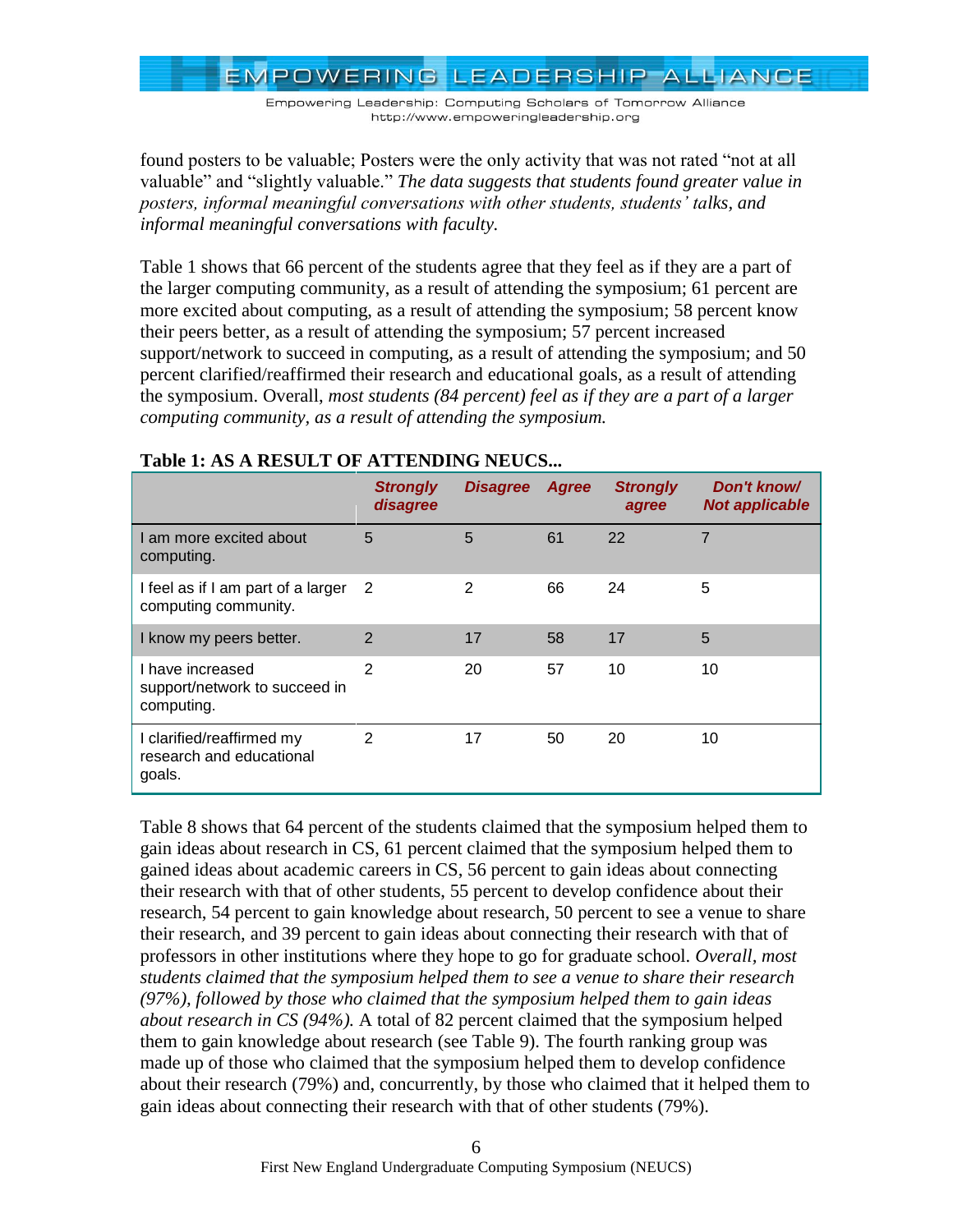Empowering Leadership: Computing Scholars of Tomorrow Alliance http://www.empoweringleadership.org

### <span id="page-6-0"></span>**2 PATHWAYS TO GRADUATE SCHOOL/RESEARCH CAREER**

As a result of our assessment of students' knowledge about pathways to graduate school or research careers, [Table 10](#page-15-0) shows that 37 percent of the students claimed that the symposium increased their interest in continuing in their current educational program and 57 percent claimed to have increased, somehow (that is, "slightly," increased," and greatly"), their interest in continuing in their current educational program; 27 percent claimed that the symposium affected their interest in getting more information about graduate programs in computing or a related field and 62 percent claimed that it, somehow, affected their interest in getting more information about graduate programs in computing or a related field; 52 percent claimed that the symposium affected, somehow, their interest in applying to graduate programs in computing or related field; 72 percent claimed that the symposium affected, somehow, their interest in becoming involved or continuing involvement in research in computing or a related field; 52 percent claimed that the symposium affected, somehow, their intention to pursue an academic career as a professor in computing or a related field; 76 percent claimed that the symposium affected, somehow, their interest in building a network of peers in their field of study; 72 percent claimed that the symposium affected, somehow, their interest in building a network of professionals in their field of study. *Overall, the data suggests that the symposium contributed to students' knowledge and interest about pathways to graduate school or research careers.*

### <span id="page-6-1"></span>**3 CONNECTEDNESS/NON-CONNECTEDNESS**

 $\overline{a}$ 

According to research, connectedness—this could be stated in terms of relationship, interaction, mentorship, etc.—between faculty-student and student-student interaction is a strong predictor of retention in major.<sup>1</sup> [Table 2](#page-7-1) shows that 91 percent of the students feel connected, i.e., either very connected or somewhat connected, to faculty at their home institution; 90 percent feel connected to other computing majors at their home institution; 82 percent feel connected to their adviser; 69 percent feel connected to other students they met at NEUCS; 51 percent feel connected to other computing majors not at their home institution; 51 percent feel connected to other CS faculty not at their home institution.

<sup>&</sup>lt;sup>1</sup> See for example: Cohoon, J. M. (May 2001). "Toward Improving Female Retention in the Computer Science Major." Communications of the ACM; and, Cohoon, J. M. (2007). "Gendered Experiences of Computing Graduate Programs." *ACM SIGCSE Bulletin* 39(1): 546-550.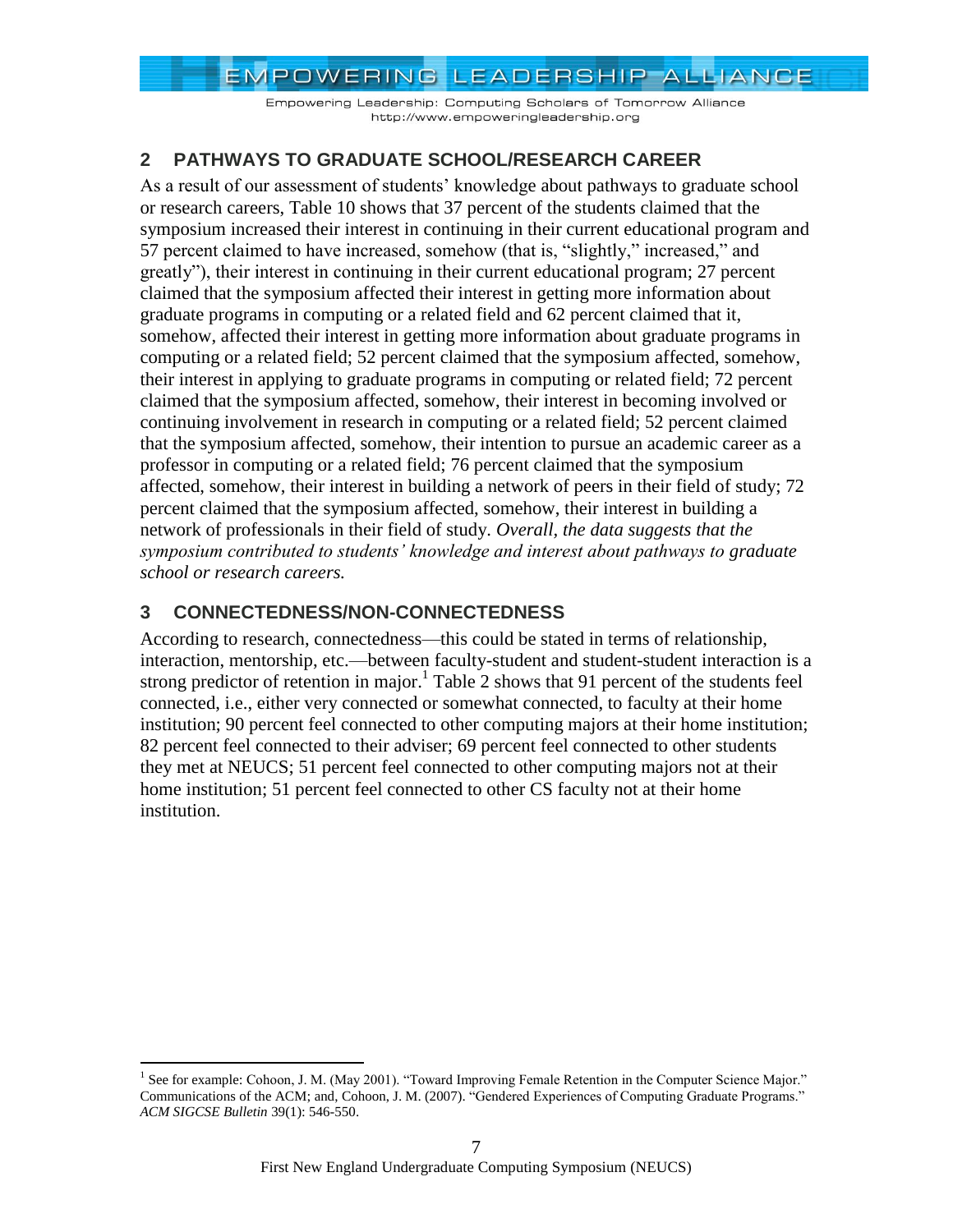

|                                                           | <b>Very</b><br>connected | <b>Somewhat</b><br>connected | <b>Not at all</b><br>connected | <b>Don't know/Not</b><br>applicable |
|-----------------------------------------------------------|--------------------------|------------------------------|--------------------------------|-------------------------------------|
| Other computing majors<br>at your home institution        | 49                       | 41                           | 3                              | 8                                   |
| Other computing majors<br>not at your home<br>institution | 5                        | 46                           | 41                             | 8                                   |
| Other students you met at<br><b>NEUCS</b>                 | 10                       | 59                           | 26                             | 5                                   |
| Faculty at your home<br>institution                       | 61                       | 30                           | 5                              | 3                                   |
| Other CS faculty not at<br>your home institution          | 10                       | 41                           | 46                             | 3                                   |
| Your adviser                                              | 67                       | 15                           | 10                             | 8                                   |
| Other                                                     | 0                        | 18                           | $\Omega$                       | 82                                  |

### <span id="page-7-1"></span>**Table 2: How connected do you feel to:**

### <span id="page-7-0"></span>**4 NETWORKING AND FUTURE NEUCS**

[Table 11](#page-16-0) shows that all students claimed to have met at least one student for the first time at symposium; 97 percent claimed to have met at least one faculty member for the first time; 89 percent claimed to have had a meaningful conversation with at least one student not from their home institution; and, 84 percent claimed to have had a meaningful conversation with at least one faculty or researcher not from their home institution. *The data suggests that students had a tremendous opportunity to network both with faculty and fellow students during the symposium.*

When students were asked about what they would do differently to improve the symposium, if they were to organize it, (see [Table 12\)](#page-16-1) 47 percent would ensure that presenters interact informally with students and other audience members; 47 percent would allow for student dialogue in small group breakout sessions; 47 percent would mix the students up, so they interact with people from other schools; 42 percent would start the day with "icebreakers" (activities that allow participants to become more comfortable speaking with one another); 41 percent would host event in location accessible by public transportation; 39 percent would have an open forum after presentation; and, 36 percent would video tape the symposium to show in different venues (e.g., local television, YouTube, and others). Students' comments included: (a) activities for fun but educational like robotics; (b) organize the event so that people presenting posters at the same time can later see each other's work; (c) ice breakers could be interesting, but not if it's going around in a circle to introduce each other or something like that; and, (d) I don't know much about conferences, but this one seemed really good. It wasn't too long, was engaging, and had good projects presented.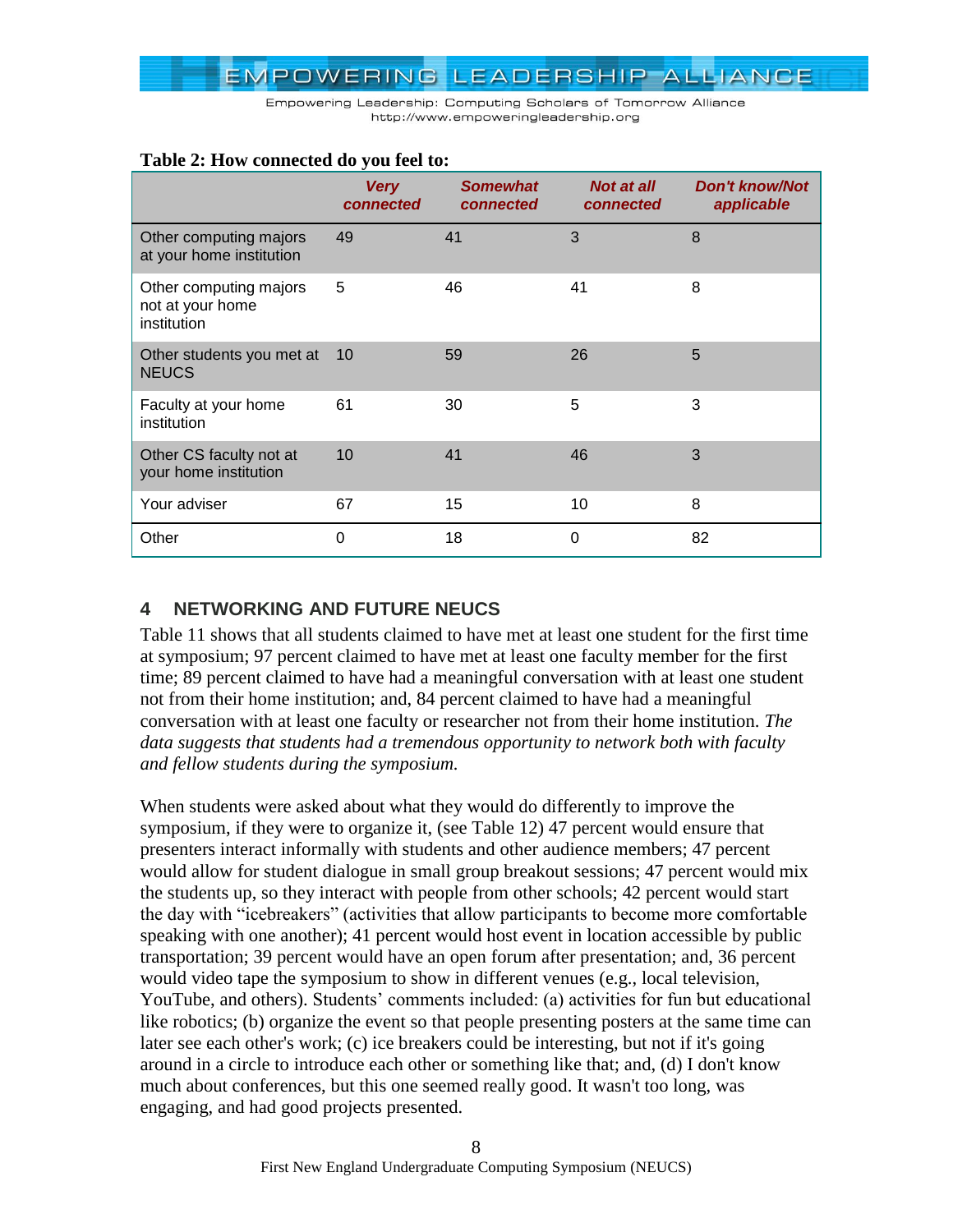

Students were asked to provide feedback regarding event logistics and organization (e.g., food, transportation, hotel, entertainment, meeting room, communications with organizers). Their responses were as follows:

- 1. Overall event
	- $\checkmark$  it was good
	- $\checkmark$  well planned; it went smoothly and efficiently
	- $\checkmark$  Organizers were very communicative and helpful
	- $\checkmark$  I thought everything was well organized. I'm sure there are aspects that could be improved but for the first NEUCS, I think it was well done
	- Great venue (my school, so I can't complain!)
	- $\checkmark$  As I am from the hosting institution, it seemed fantastic to me!
	- $\checkmark$  The organizers seemed friendly, approachable, and eager to help
	- $\checkmark$  Wellesley was a very neat venue and one I hadn't visited before
	- $\checkmark$  It might have been better to have the meeting later in the day to accommodate those traveling the day of the symposium
	- $\checkmark$  Personally, I felt that the event was put together well and did not hinder me from attending
	- $\checkmark$  It worked out remarkably well; the location was great, with plenty of space
	- $\checkmark$  Everything went smoothly.
- 2. Presentations
	- $\checkmark$  Move the student Presentations to the beginning. Since they're only 10 minutes long, people can ask questions/talk to the student presenters about their projects during the poster session afterwards.
- 3. Food
	- $\checkmark$  Food was great
	- $\checkmark$  Great food
	- $\checkmark$  The food and general organization was good very good
	- $\checkmark$  The food was excellent
	- $\checkmark$  Food was good
	- $\checkmark$  The food was great—props to Wellesley there
- 4. Transportation/location
	- $\checkmark$  Transportation was provided by our home institution, so that was fine
	- $\checkmark$  The transportation could be problematic for some people, but I enjoyed riding to the symposium with other computer science students from my department and was able to bond with them
	- $\checkmark$  I just wish there was an easier way to get there, but it worked out. I was able to carpool with people from my school: a bonding opportunity!
	- $\checkmark$  The event started before public transportation (buses, trains, etc) made their first stop in town, though - I know this was a problem for some other WPI students who didn't have transportation readily available
- 5. Networking
	- $\checkmark$  I would've liked to have had more "hang out" time to informally meet people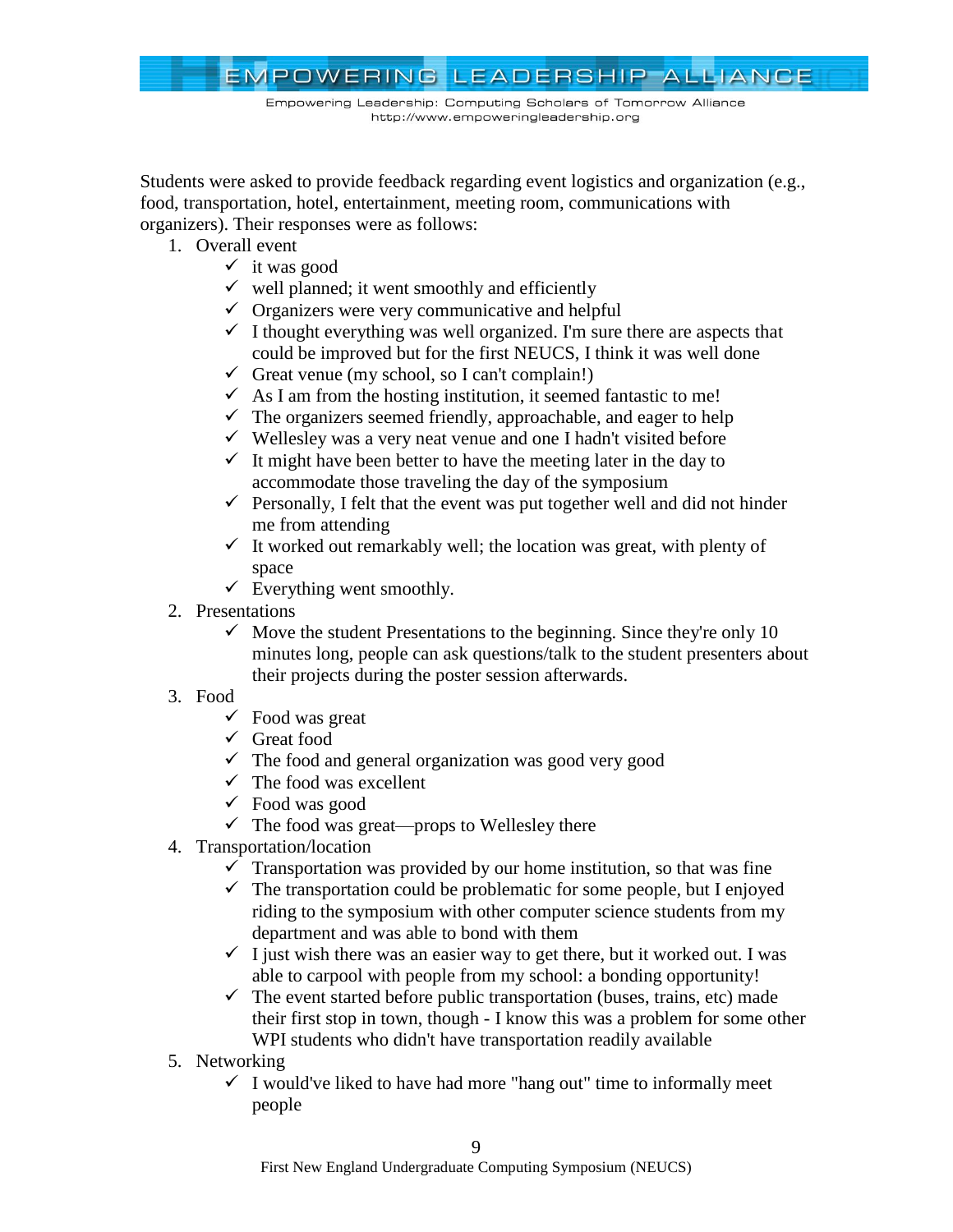

When asked what the best part of the symposium was, students provided the following comments:

- 1. General organization
	- $\checkmark$  It might be worthwhile to divide things up by topic a little more the symposium covered everything from heavy number theory work to Pokémon, which was a bit jarring at times.
	- $\checkmark$  When I go to a conference, I want to get something out of it like a motivational boost which I didn't get from NEUCS. I know that it was the first time of the conference, but I didn't really know what the goal of the conference was. If it was to connect students from other schools together, I think it could have been facilitated through discussions and such. I also feel like there was such a breadth in research topics that I had a hard time connecting with those working in drastically different areas from me.
	- $\checkmark$  Having the event be on my campus
- 2. Presentations, Posters, and Key note
	- $\checkmark$  I especially liked the part during the presentation where we all together hoped to become experts in our fields and that one day our presence at this symposium would be acknowledged widely.
	- $\checkmark$  I enjoyed seeing everyone else's posters -- I would love to go again, but unfortunately I'm about to head into industry!
	- $\checkmark$  Seeing what other students in the area are doing. It's really inspiring!
	- $\checkmark$  It was great to see all of the interesting projects
	- $\checkmark$  The poster session was my favorite part. Lots of really interesting projects!
	- $\checkmark$  The presentations were the best part: the level of sophistication was very high.
	- $\checkmark$  Seeing the different types of work in person. It gave a better look into it than just the abstracts.
	- $\checkmark$  The poster sessions were amazing. I learned a lot from them, and found one of them so interesting that I went home and immediately changed my final project for one of my classes. It would be wonderful, if there could be more poster sessions with more students.
	- $\checkmark$  The student oral presentations.
	- $\checkmark$  Seeing the results of other students' work, and sharing our own... we love talking about our game!
	- $\checkmark$  It would have been nice to have more students present. The first poster session lasted a long time, but the number of posters is limited.
- 3. Diversity
	- $\checkmark$  The best part of the meeting was the enthusiasm of the organizers to promote talent and ensure representation of minorities like women.
- 4. Awards
	- $\checkmark$  The prizes gave all participants something to shoot for. I believe that this created a productive competitive atmosphere.
- 5. Networking
	- $\checkmark$  Meeting faculty and students from other schools.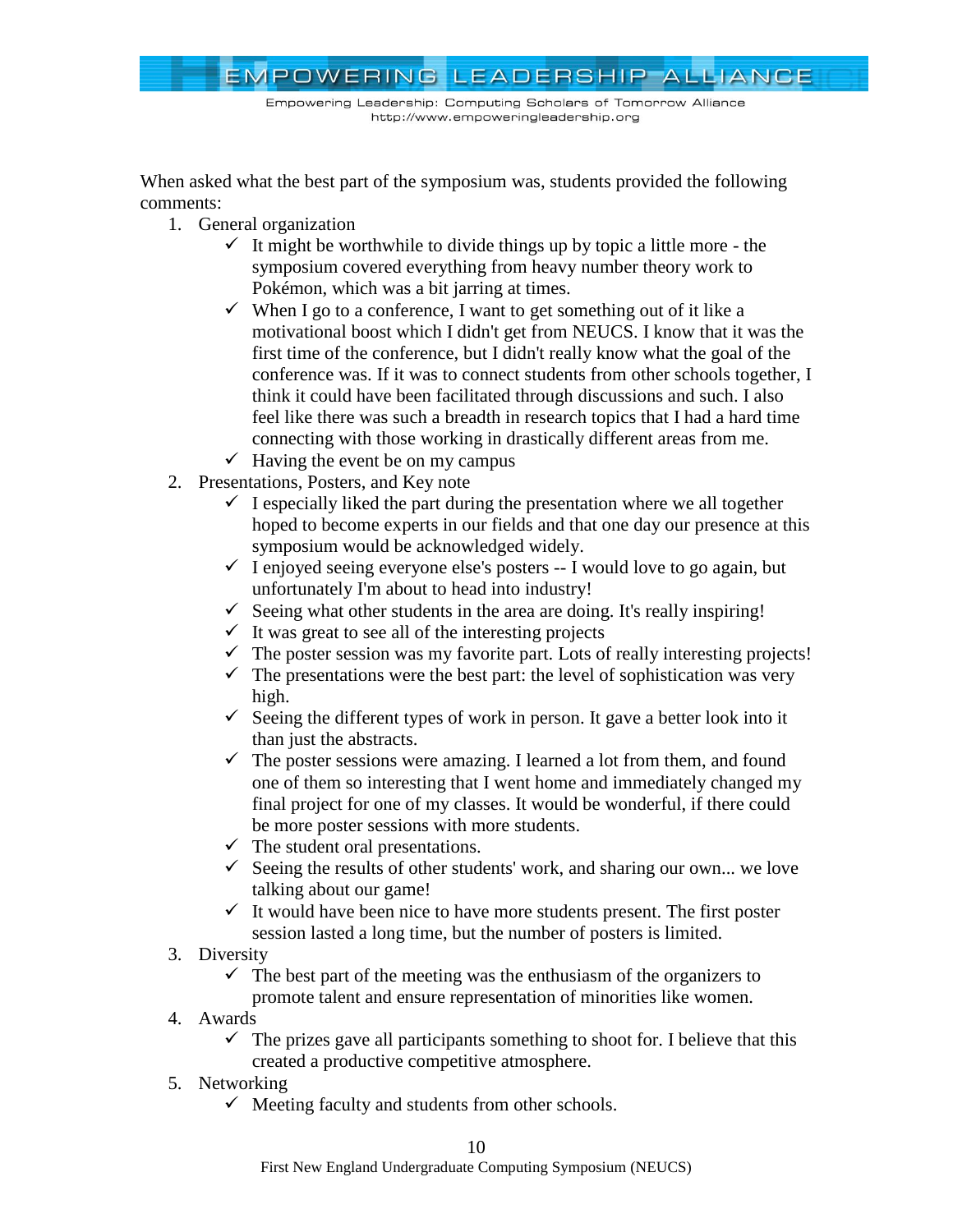Empowering Leadership: Computing Scholars of Tomorrow Alliance http://www.empoweringleadership.org

- $\checkmark$  It was really exciting especially to speak with graduate school faculty.
- $\checkmark$  I really enjoyed meeting other students and hear about their work in interesting subjects like videogames, Pokémon and robots.
- $\checkmark$  It was also very nice to chat with some of the computer science professors from other schools that I might meet later through summer programs. It was great for networking.
- $\checkmark$  I would've liked to have talked to faculty from other schools, but didn't get the chance. This may have been due to the fact that I was only attending, not presenting.
- $\checkmark$  Talking to students from other schools- both during their poster presentations and during lunch.
- $\checkmark$  I really enjoyed meeting other computing students and learning about their exciting research! Look forward to many more.
- $\checkmark$  There was VERY little interaction with faculty and the faculty present didn't seem very interested in the posters. It was the students who made the event worthwhile. Interacting with other undergraduates was the best part of the meeting.
- $\checkmark$  I most enjoyed talking with other students during the poster sessions.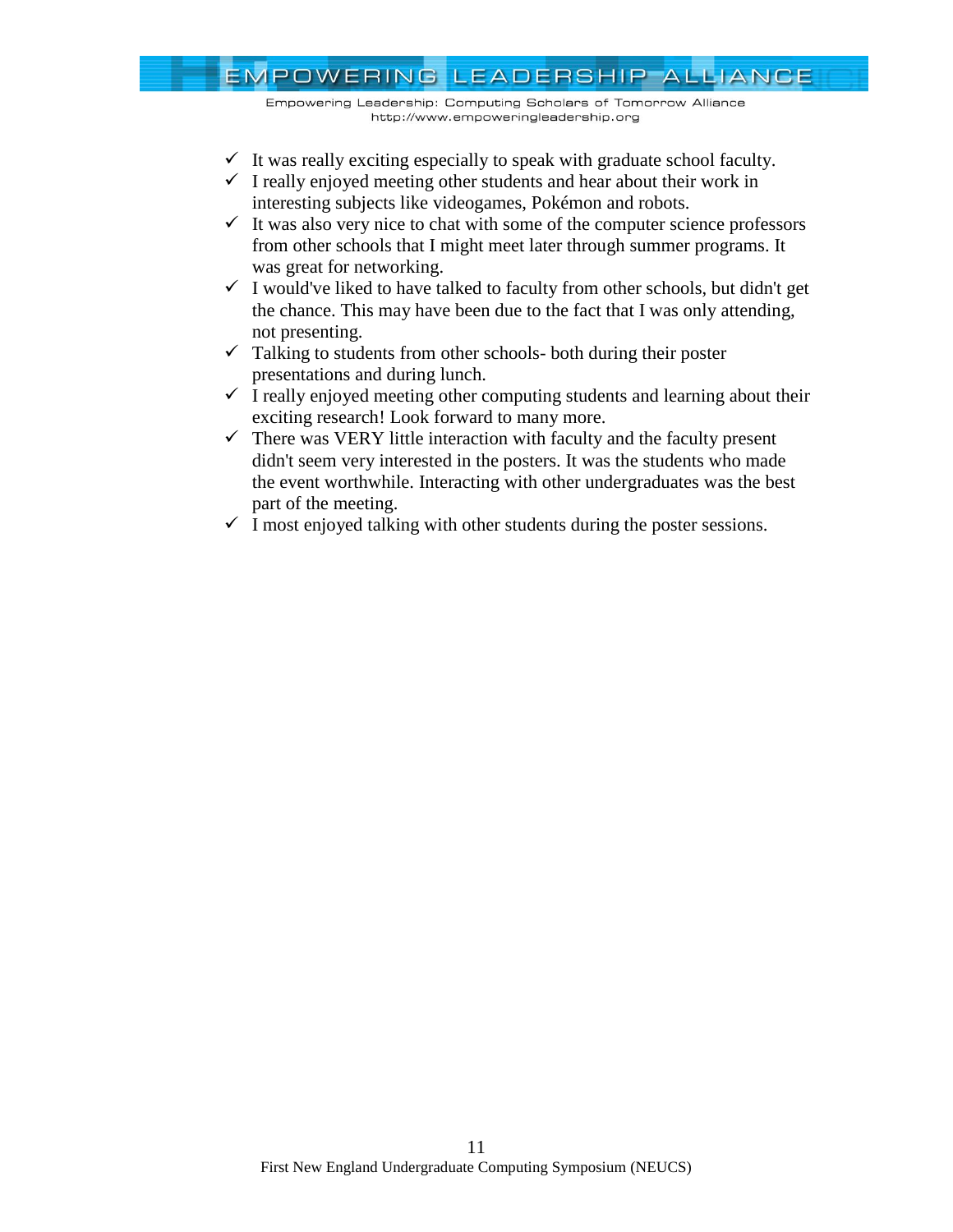Empowering Leadership: Computing Scholars of Tomorrow Alliance http://www.empoweringleadership.org

### <span id="page-11-0"></span>**5 RECOMMENDATIONS**

Based on the findings in this report, we recommend the following:

- **Make NEUCS a yearly symposium**, but take into account accessibility of site.
- **Continue to engage students in activities that will enhance their feeling of connectedness.** Students claimed to feel connected to both advisers and faculty, but these can be fragile relationships less there is continual nurturing by faculty and advisers (e.g., continue to encourage students to participate in research events, provide direction towards future projects, make students aware of funding opportunities, usher them into the arena of research and scholarship by connecting them with other researchers and scholars, etc.).
- **Purposefully organize activities and plan ways to "force" faculty-student interaction.** One of the points noted by one of the ELA leadership team members and observed by the evaluator, was the fact that students and faculty set separately during lunch.
- **Plan for students presentations to be in the first part of the symposium and**   $\bullet$ **schedule presenters' posters to be shown on the second part of the symposium.** This will allow presenters to interact with participants in a more targeted way, i.e., they would have already explained their research and would now be able to expand on specific questions that participants gathered during the presentations; thus, avoiding redundancy.
- **Create a virtual community that will help keep the flame alive.** This was discussed during the dinner with the chairs. Our recommendation, as stated in the dinner, such community must form an academic and professional networking opportunities (e.g., LinkedIn rather than Facebook).
- **Advisors and professors should continue to engage students to participate in**   $\bullet$ **research, i.e., beyond a class project that ends after NEUCS.** For instance, some students showed great enthusiasm in their posters, but seemed to lack guidance as to its potential continuity as a research project leading to a Master's or Ph.D. dissertation. Getting students engaged in research and to think about graduate school at an early age will contribute to NEUCS goal of celebrating excellence in undergraduate research.
- **More work needs to be done to encourage a more diverse racial/ethnic participation.**
- **Continue to encourage gender diversity.**
- **When applicable, encourage faculty-student grant-seeking (or other funding) partnerships—e.g., some of the faculty members were unaware of NCWIT seed** grants even when their students' projects intersected with NCWIT's work. The same may be true in relation to networking with Anita Borg, Grace Hoppers, etc..
- **Create a planning committee for future events.** The ELA leadership and the chairs agreed that sub-regional events should be organized; forming a planning committee will be a way to ensure that these events do take place and to avoid overburdening one or two individuals.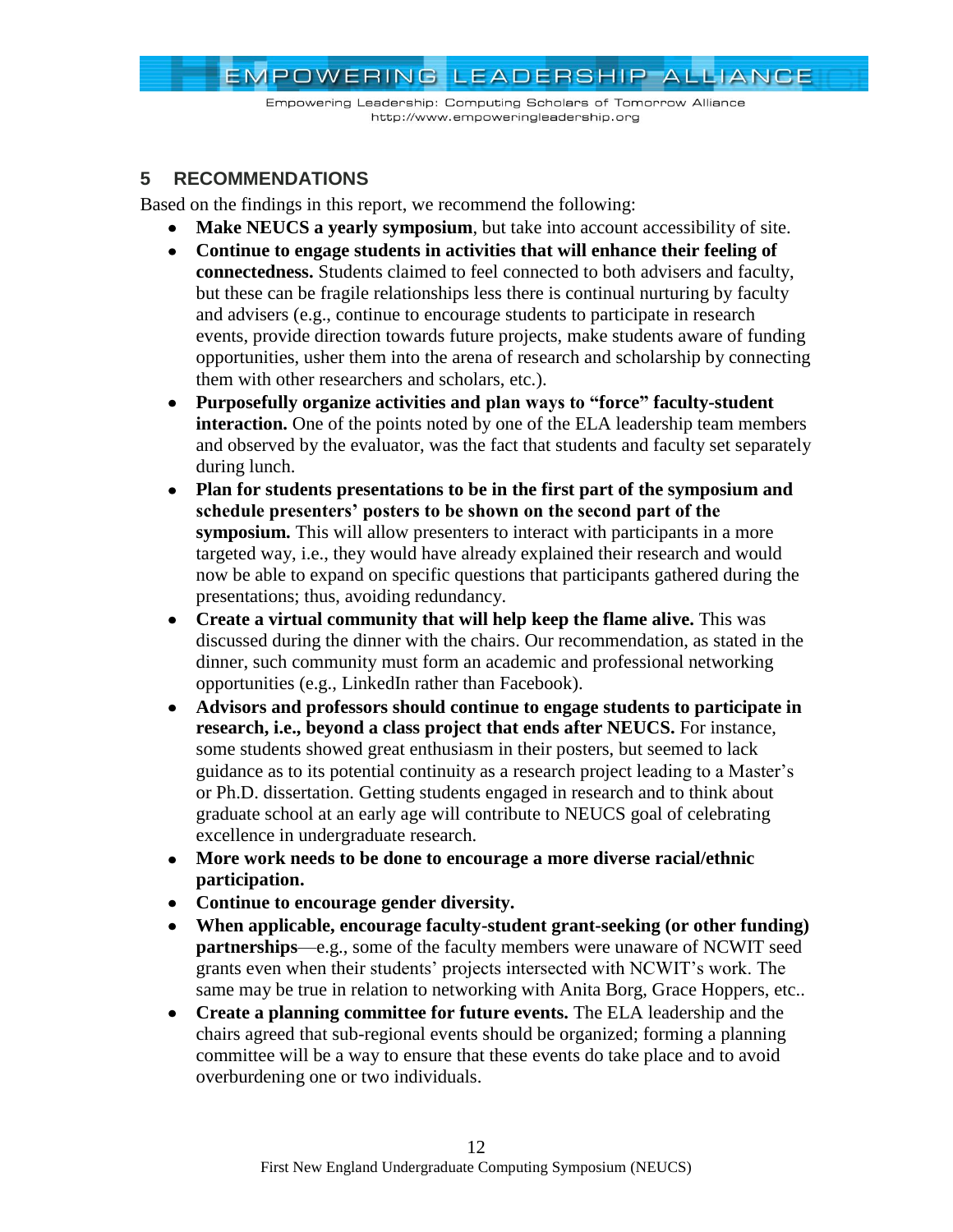

### <span id="page-12-0"></span>**6 APPENDIX**

### <span id="page-12-2"></span>**Table 3: Which of the following categories best describes your race/ethnicity? Please select all that apply.**

|                                                                           | <b>Response</b><br><b>Percent</b> |
|---------------------------------------------------------------------------|-----------------------------------|
| Mexican-American, Other Latin American                                    | $\overline{7}$                    |
| African American/Black                                                    | 8                                 |
| Caucasian/White                                                           | 60                                |
| Native American, Alaskan Native                                           | $\Omega$                          |
| Native Hawaiian or Pacific Islander                                       | $\Omega$                          |
| Asian Indian                                                              | 10                                |
| Other Asian (e.g., Chinese, Korean, Filipino, Vietnamese, Japanese, etc.) | 21                                |
| Middle Eastern                                                            | $\Omega$                          |
| Another race or ethnicity                                                 | 5                                 |

### <span id="page-12-3"></span>**Table 4: How did you (originally) hear about NEUCS?**

|                                                 | <b>Response</b><br><b>Percent</b> |
|-------------------------------------------------|-----------------------------------|
| From my adviser                                 | 58                                |
| From one of my professors who is not my adviser | 39                                |
| From the department's website                   | 8                                 |
| From browsing the web for CS events             | $\Omega$                          |

### <span id="page-12-1"></span>**Table 5: Based on your experience of the NEUCS symposium, HOW LIKELY ARE YOU TO:**

|                                                              | <b>Not at all</b><br><b>likely</b> | <b>Slightly</b><br><b>likely</b> | Likely | <b>Very</b><br><b>likely</b> | Don't<br>know |
|--------------------------------------------------------------|------------------------------------|----------------------------------|--------|------------------------------|---------------|
| ATTEND another NEUCS Symposium? 7                            |                                    |                                  | 27     | 44                           |               |
| RECOMMEND attending a NEUCS<br>Symposium to another student? |                                    | 10                               | 29     | 58                           |               |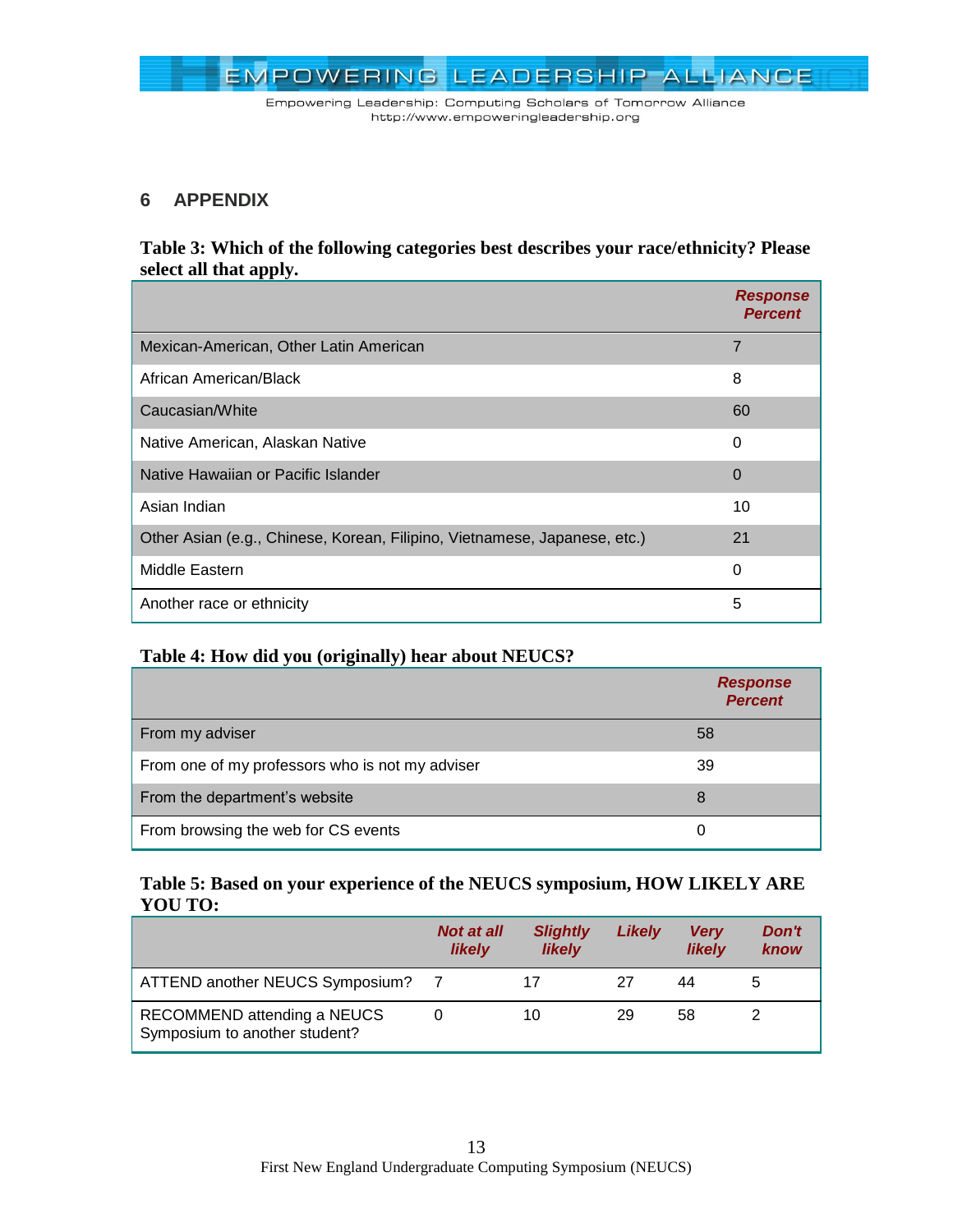

### <span id="page-13-0"></span>**Table 6: Overall, how satisfied were you with the NEUCS Symposium?**

|                         | <b>Response</b><br><b>Percent</b> |
|-------------------------|-----------------------------------|
| <b>Very Unsatisfied</b> | $\overline{2}$                    |
| Unsatisfied             | 5                                 |
| Satisfied               | 51                                |
| Very satisfied          | 39                                |
| Don't know              | ົ                                 |

#### <span id="page-13-1"></span>**Table 7: For you personally, HOW VALUABLE were the following symposium activities?**

|                                                             | <b>Not at all</b><br>valuable | <b>Slightly</b><br>valuable | <b>Valuable</b> | <b>Very</b><br>valuable | Didn't<br>experience/<br>don't know |
|-------------------------------------------------------------|-------------------------------|-----------------------------|-----------------|-------------------------|-------------------------------------|
| Keynote                                                     | $\overline{7}$                | 29                          | 39              | 12                      | 12                                  |
| <b>Posters</b>                                              | 0                             | 0                           | 34              | 63                      | $\overline{2}$                      |
| Talks (students')                                           | $\mathbf 0$                   | 10                          | 46              | 39                      | 5                                   |
| Announcements                                               | $\overline{7}$                | 19                          | 24              | 10                      | 39                                  |
| Informal meaningful<br>conversations with other<br>students | $\mathbf 0$                   | $\overline{2}$              | 31              | 56                      | 10                                  |
| Informal meaningful<br>conversations with<br>faculty        | $\Omega$                      | $\mathbf{2}$                | 27              | 49                      | 22                                  |
| <b>Awards</b>                                               | 10                            | 22                          | 22              | 20                      | 25                                  |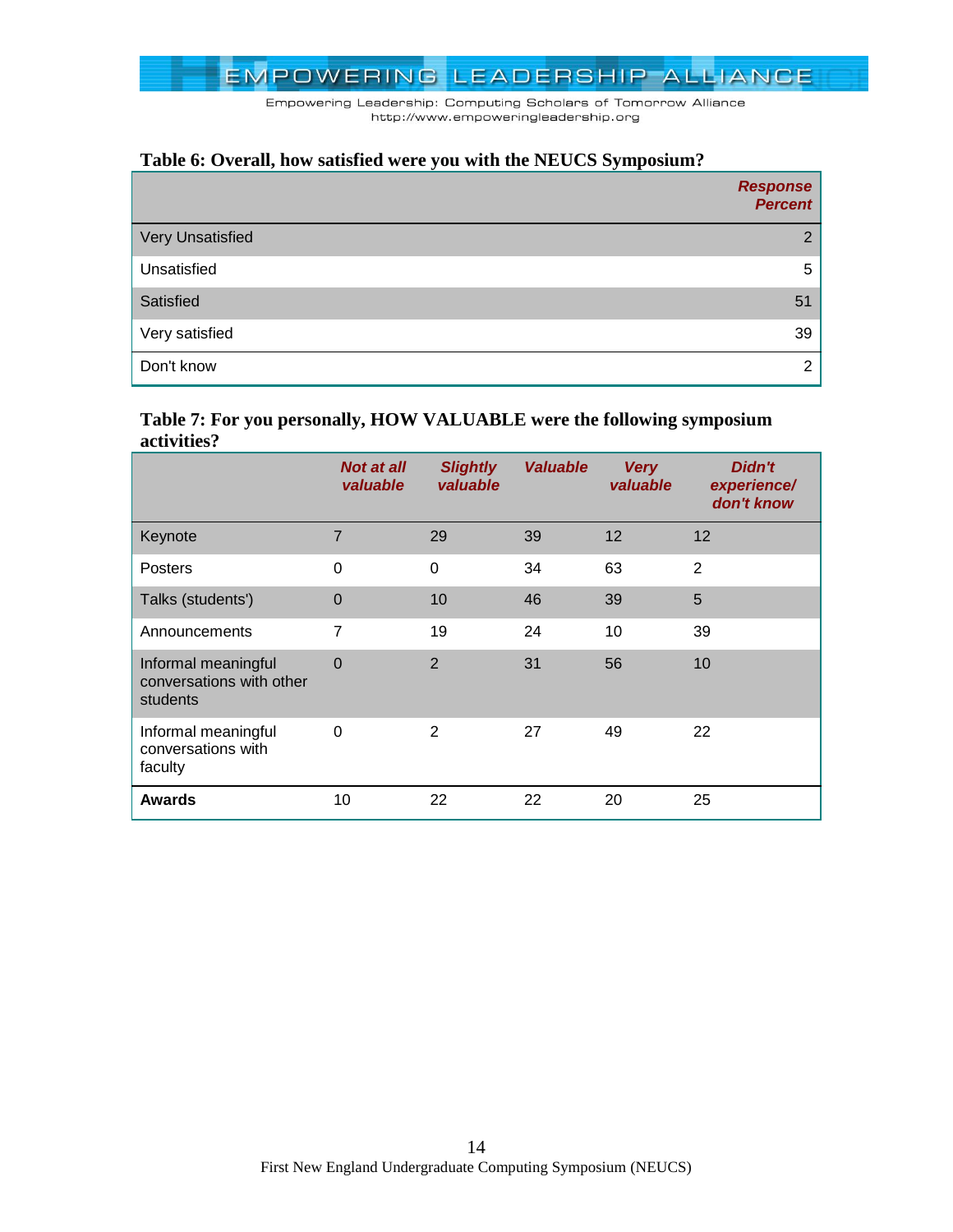Empowering Leadership: Computing Scholars of Tomorrow Alliance http://www.empoweringleadership.org

#### <span id="page-14-0"></span>**Table 8: AS A RESULT OF ATTENDING NEUCS...**

|                                                                 | <b>Strongly</b><br>disagree | <b>Disagree</b> | Agree | <b>Strongly</b><br>agree | Don't know/<br><b>Not applicable</b> |
|-----------------------------------------------------------------|-----------------------------|-----------------|-------|--------------------------|--------------------------------------|
| am more excited about<br>computing.                             | 5                           | 5               | 61    | 22                       | 7                                    |
| I feel as if I am part of a larger<br>computing community.      | -2                          | 2               | 66    | 24                       | 5                                    |
| I know my peers better.                                         | 2                           | 17              | 58    | 17                       | 5                                    |
| I have increased<br>support/network to succeed in<br>computing. | $\mathcal{P}$               | 20              | 57    | 10                       | 10                                   |
| I clarified/reaffirmed my<br>research and educational<br>goals. | $\mathcal{P}$               | 17              | 50    | 20                       | 10                                   |

### <span id="page-14-1"></span>**Table 9: NEUCS has HELPED ME TO:**

|                                                                                                                                    | <b>Strongly</b><br>disagree | <b>Disagree</b> | Agree | <b>Strongly</b><br>agree |
|------------------------------------------------------------------------------------------------------------------------------------|-----------------------------|-----------------|-------|--------------------------|
| Develop confidence about my research                                                                                               | 3                           | 18              | 55    | 24                       |
| Gain ideas about research in CS                                                                                                    | 0                           | 5               | 64    | 30                       |
| Gain ideas about academic careers in CS                                                                                            | 3                           | 20              | 61    | 15                       |
| Gain ideas about networking with professionals                                                                                     | 5                           | 27              | 55    | 12                       |
| Gain ideas about connecting my research with<br>that of other students                                                             | 3                           | 18              | 56    | 23                       |
| Gain ideas about connecting my research with<br>that of professors in other institutions where I<br>hope to go for graduate school | 8                           | 39              | 39    | 13                       |
| Gain knowledge about research                                                                                                      | 3                           | 15              | 54    | 28                       |
| See a venue to share my research                                                                                                   | 2                           | 0               | 50    | 47                       |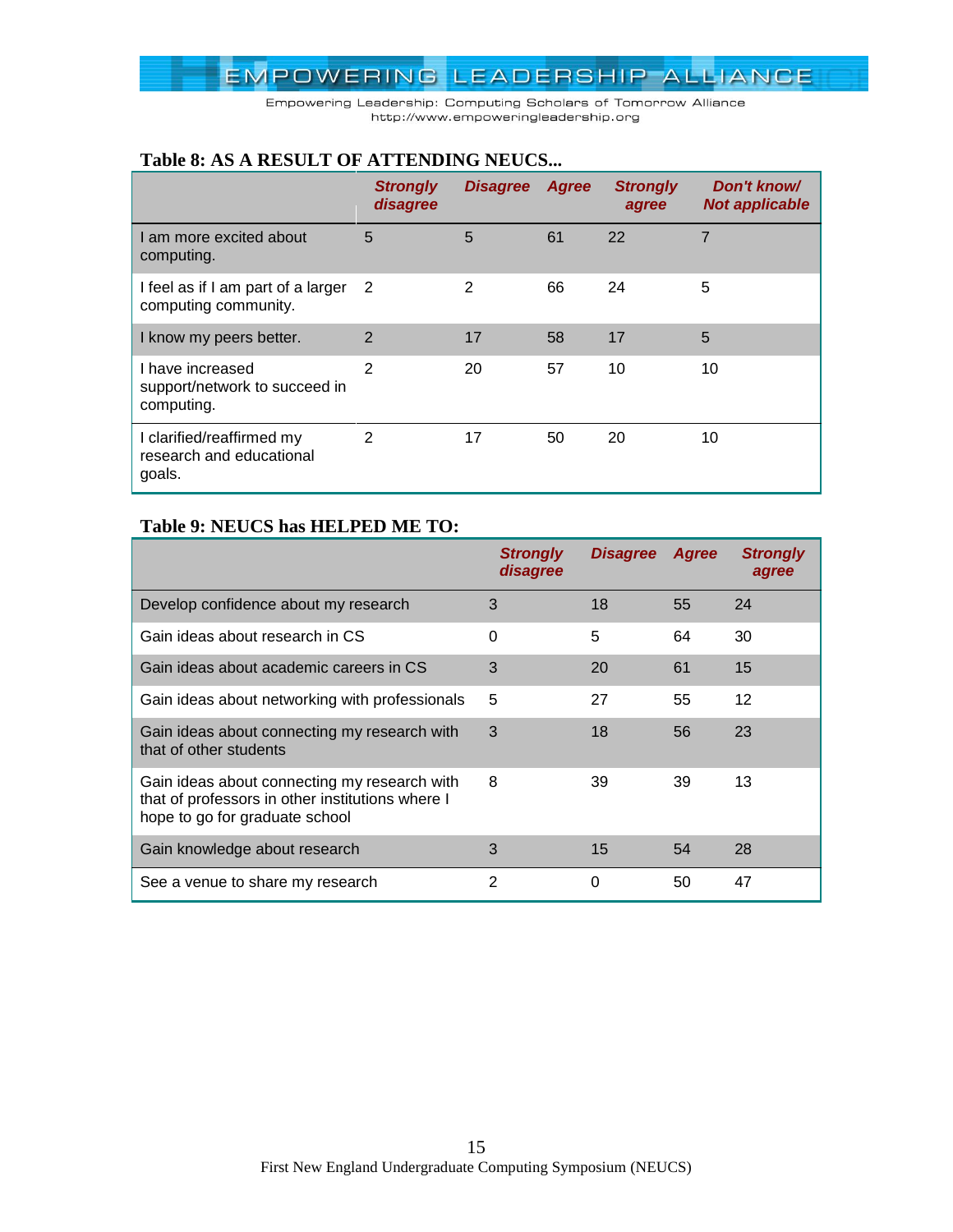Empowering Leadership: Computing Scholars of Tomorrow Alliance http://www.empoweringleadership.org

### <span id="page-15-0"></span>**Table 10: How did your participation in the NEUCS symposium affect your interest in the following?**

|                                                                                                               | <b>Decreased</b><br>my interest | <b>No</b><br>change<br>in<br><i><b>interest</b></i> | <b>Slightly</b><br><i>increased</i><br>my<br><i>interest</i> | <b>Increased</b><br>my<br><i>interest</i> | <b>Greatly</b><br><i>increased</i><br>my<br><i>interest</i> | <b>Don't know</b><br>or not<br>applicable |
|---------------------------------------------------------------------------------------------------------------|---------------------------------|-----------------------------------------------------|--------------------------------------------------------------|-------------------------------------------|-------------------------------------------------------------|-------------------------------------------|
| Continuing in my<br>current<br>educational<br>program.                                                        | $\overline{2}$                  | 30                                                  | 10                                                           | 37                                        | 10                                                          | 10                                        |
| Getting more<br>information about<br>graduate<br>programs in<br>computing or a<br>related field.              | $\overline{2}$                  | 25                                                  | 20                                                           | 27                                        | 15                                                          | 10                                        |
| Applying to<br>graduate<br>programs in<br>computing or a<br>related field                                     | $\overline{2}$                  | 30                                                  | 12                                                           | 30                                        | 10                                                          | 15                                        |
| Becoming<br>involved or<br>continuing my<br>involvement in<br>research in<br>computing or a<br>related field. | $\overline{c}$                  | 20                                                  | 22                                                           | 30                                        | 20                                                          | 5                                         |
| Pursuing an<br>academic career<br>as a professor in<br>computing or a<br>related field.                       | $\overline{2}$                  | 40                                                  | 20                                                           | 30                                        | $\overline{2}$                                              | 5                                         |
| Pursuing an<br>industry career.                                                                               | $\overline{c}$                  | 57                                                  | 15                                                           | 17                                        | $\pmb{0}$                                                   | $\overline{7}$                            |
| Developing a<br>local NEUCS<br>group on my<br>campus.                                                         | $\overline{2}$                  | 62                                                  | 10                                                           | 15                                        | $\overline{2}$                                              | $\overline{7}$                            |
| Building a<br>network of peers<br>in my field of<br>study.                                                    | $\overline{c}$                  | 17                                                  | 37                                                           | 27                                        | 12                                                          | $\overline{2}$                            |
| Building a<br>network of<br>professionals in<br>my field of study.                                            | $\overline{2}$                  | 22                                                  | 32                                                           | 30                                        | 10                                                          | $\overline{2}$                            |